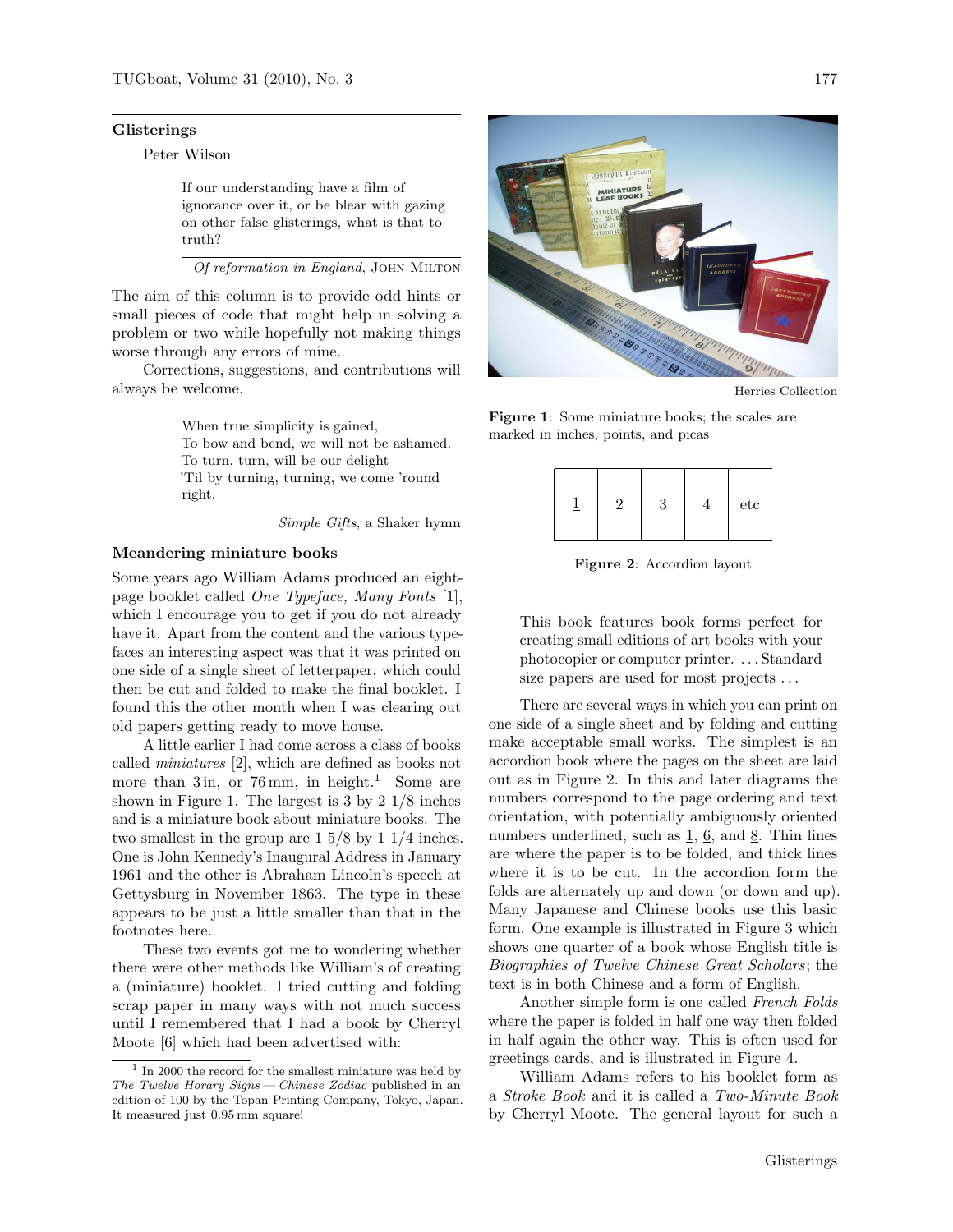

Herries Collection

Figure 3: A Chinese book in the accordion style, showing one quarter of the overall work which measures 8 1/4 inches by 14 feet



Figure 4: French Folds layout

work is shown in Figure 5. William's instructions for 'binding' the booklet are:

After printing fold in half (top to bottom), unfold, fold in half lengthwise, then fold in half and open, and fold each resulting panel in half, unfold and restore to the original fold, then cut along the inner half of the lengthwise fold, open and fold lengthwise. Then all the pages should be folded within the front and back covers and voila! a single signature booklet.

Another way of describing the procedure is:

Fold in half, short side to short side  $(1/2)$ to 6/5) with text exposed; this is called a mountain fold. Fold each half in half again  $(6/5 \text{ to } 7/4 \text{ and } 1/2 \text{ to } 8/3)$  with text hidden; these are both valley folds. Unfold to original flat sheet. Fold in half lengthwise  $(1/8/7/6 \text{ to } 2/3/4/5)$  with text exposed (i.e., a mountain fold). Cut along the inner half of the lengthwise fold (the thick line in the diagram). Refold lengthwise, push the two pairs of end pages  $(1/2 \text{ and } 6/5)$  towards each other and the center pages should fold outwards. Finally, fold the result so that the pages are in the prescribed order.

I didn't know how William imposed his eight pages onto the one sheet but I suspected that he typeset each page on separate sheets then used some imposition software like psnup to arrange these on a single sheet. I have since learnt from  $\lim^2$  that:

| ī              | $\overline{8}$ | $\mathcal{L}_{\mathcal{L}}$ | $\overline{9}$ |
|----------------|----------------|-----------------------------|----------------|
| $\overline{2}$ | $\sqrt{3}$     | $\overline{4}$              | $\bf 5$        |

Figure 5: Layout for a Two-Minute book

I composed One Typeface Many Fonts in Altsys Virtuoso (a drawing program) on my NeXT Cube— I saved out .eps files (a nifty facility of a pdf viewing program I was using in NeXTstep) and then arranged and rotated the bits by hand working up from a folded "dummy" (you're a dummy if you don't make a dummy).

I know of some pure LATEX methods for imposition. There is the booklet package [9] for creating a booklet of half-size pages from full size originals, and Nicola Talbot's flowfram package [8] which lets you define 'frames' on a page and the text will automatically flow from one frame to the next; Andreas Matthias' pdfpages package [5] provides imposition facilities if you are using pdfLAT<sub>EX</sub>. As separate processes Angus Duggans' PSUtils suite [3] has several programs, such as psnup, for imposition of ps files, while Tom Phelps' Multivalent suite of tools [7] provides similar programs for dealing with pdf files. I was, though, particularly interested using LATEX to create miniature books from a single sheet of paper, printed on one side only, of short poems or epigrams without using any packages. For this kind of work it seemed reasonable to do 'page breaking' by hand rather than automatically, as the flowfram package would provide.<sup>3</sup>

Cherryl presented several layouts that, applied to the most common size<sup>4</sup> of paper, result in a miniature book. These are illustrated in Figures 6–9. To create a book from one of these, cut along the thick lines and then start folding starting with pages 1 and 2, where 1 will be the first one in the book, and proceeding along until page 16 is reached. The folds should be alternately mountain and valley. The diagrams show the initial orientation of the text 'pages' to give a reasonable orientation after the folding. The pages may be hinged at the left or right or top or bottom. The orientation sequence does depend

<sup>2</sup> Personal email, 2008/06/25.

<sup>3</sup> Also, I couldn't work out how to automatically put a 'page number' in the frames.

<sup>4</sup> Either letter or A4 size.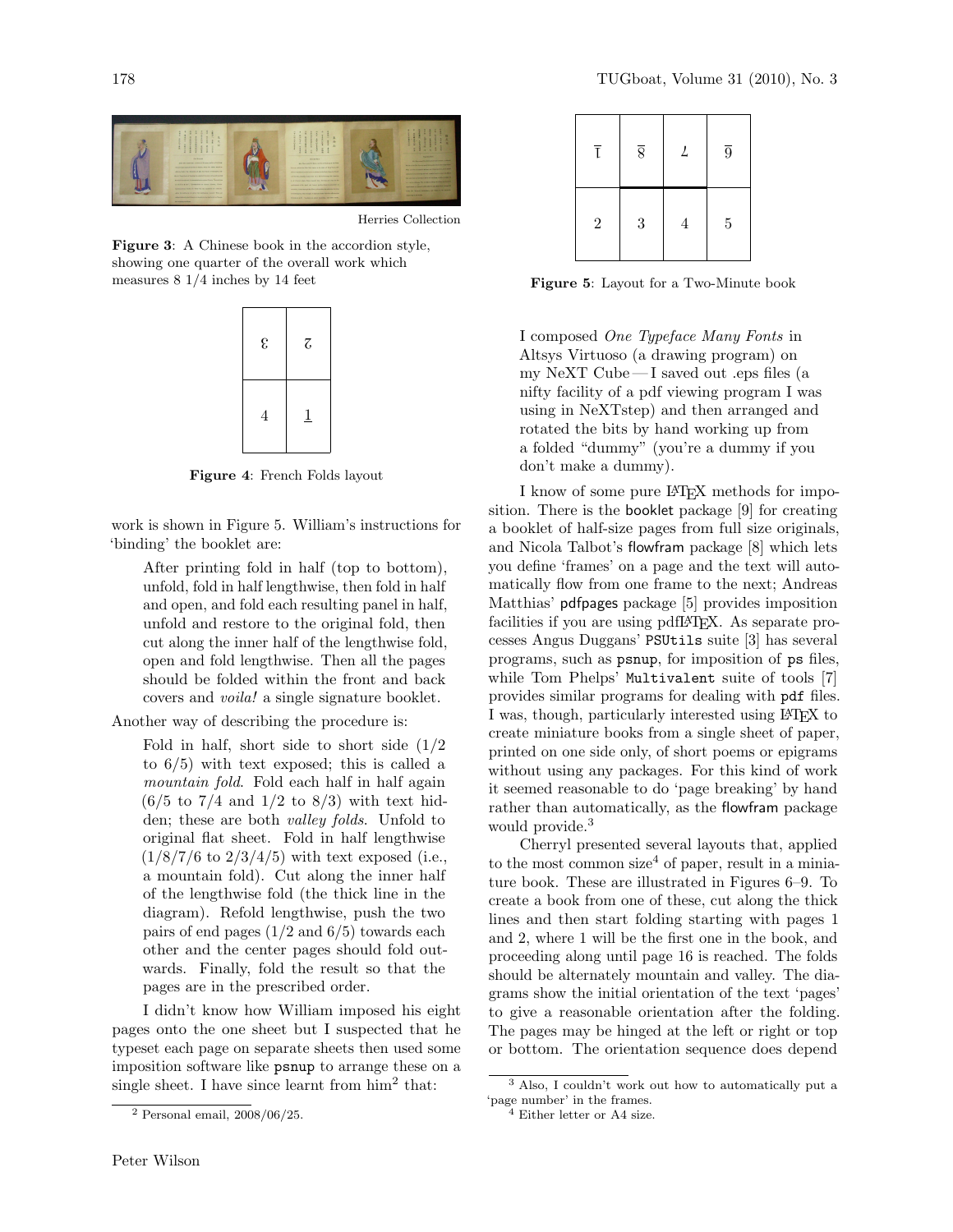| $\underline{1}$        | $\overline{2}$ | $\boldsymbol{3}$ | $\,4\,$         |
|------------------------|----------------|------------------|-----------------|
| 12                     | 13             | 14               | $\bf 5$         |
| $\overline{\text{LI}}$ | $9\,\rm{I}$    | 15               | $\underline{6}$ |
| 0I                     | $\overline{6}$ | $\overline{8}$   | 7               |

Figure 6: Spiral layout (mountain)

| $\underline{1}$        | $\sqrt{2}$     | 3              | $\overline{4}$  |
|------------------------|----------------|----------------|-----------------|
| $\zeta$ L              | 13             | 14             | $\overline{5}$  |
| $\overline{\text{LI}}$ | 9I             | ςŢ             | $\underline{6}$ |
| 0I                     | $\overline{6}$ | $\overline{8}$ | L               |

Figure 7: Spiral layout (valley)

on whether the first fold is a mountain or a valley. When unfolding most of these layouts to read the contents it may be necessary to twist and turn the book in unexpected ways.

I don't know if there are any commonly accepted names for these layouts so I have used my own.

You can design your own layout if you prefer. For instance Figure 10 is one that I made up; I make no claim regarding either its usefulness or its aesthetics, nor how the folds or page numbering should be configured. The shape of the cuts vaguely reminds me of stoking a wood burning stove, hence the name.

Perhaps you have been wondering how I produced these diagrams? But even if you haven't, I did it by using the graphicx package and the picture environment. For example, here is the essence of the code for Figure 6; it does get tedious after a while.

| $\underline{1}$ | $\sqrt{2}$                                                | $\boldsymbol{3}$ | $\,4\,$      |
|-----------------|-----------------------------------------------------------|------------------|--------------|
| $\underline{8}$ | $\mathcal{L}% _{M_{1},M_{2}}^{\alpha,\beta}(\varepsilon)$ | $\overline{9}$   | $\mathbf{G}$ |
|                 |                                                           |                  |              |
| $\underline{9}$ | 10                                                        | 11               | 12           |

Figure 8: Snake layout (mountain)

| $\overline{4}$             | $\overline{5}$           | $\underline{6}$           | 7               |
|----------------------------|--------------------------|---------------------------|-----------------|
| $\boldsymbol{\mathcal{E}}$ | $\overline{\mathcal{C}}$ | $\overline{\mathfrak{l}}$ | 8               |
| 14                         | 15                       | 16                        | $\underline{9}$ |
| $\mathfrak{c}_1$           | $\zeta$ I                | $\overline{\text{II}}$    | 10              |

Figure 9: T layout (mountain)



Figure 10: Stove layout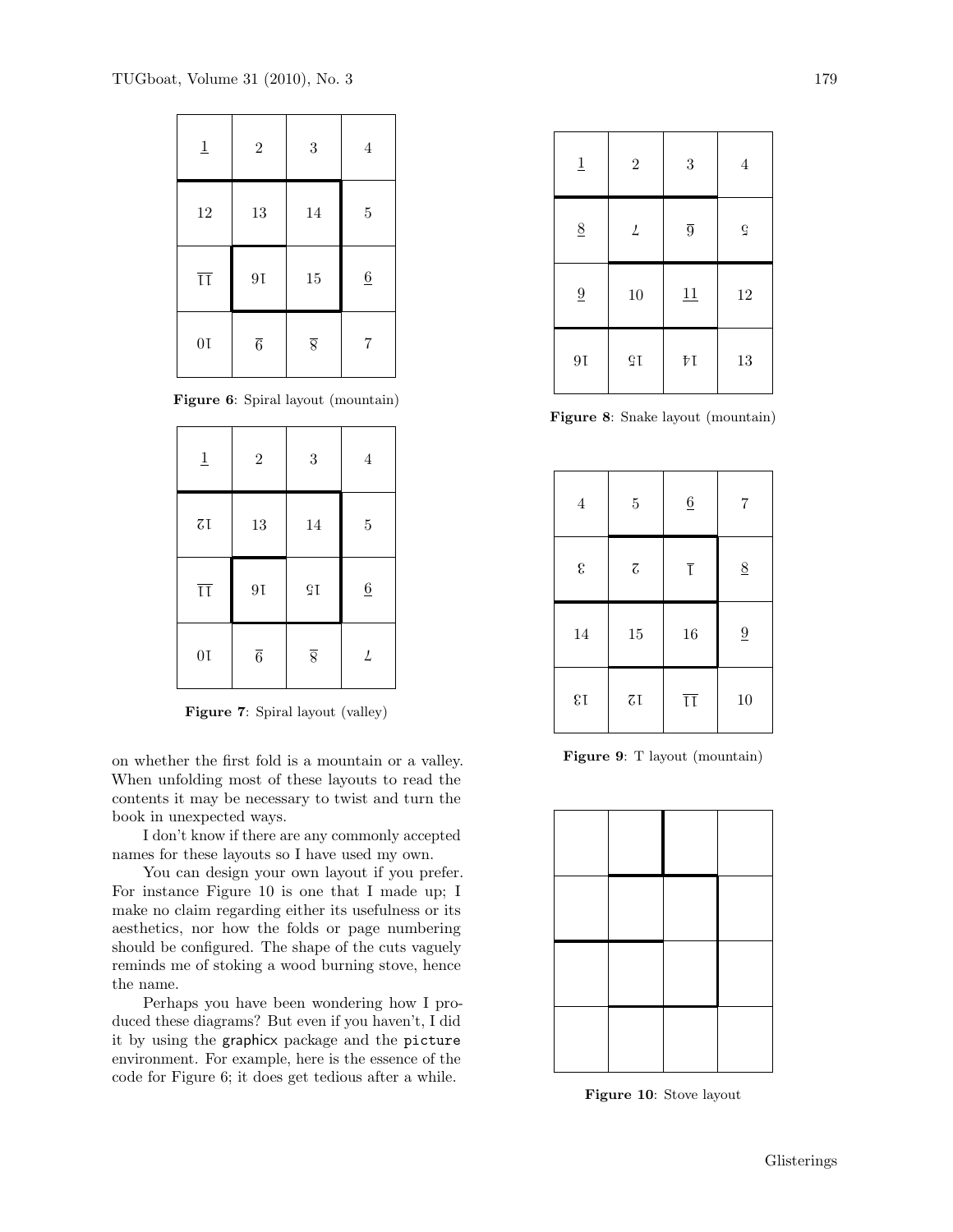

Figure 11: Interleaved or Dos-a-Dos layout

```
%% turn its argument upside down
\newcommand*{\rupd}[1]{%
 \rotatebox[origin=c]{180}{#1}}
%%%% save some typing
\let\ul\underline
%%%% the diagram
\begin{figure}
\centering
\setlength{\unitlength}{0.003\textwidth}
\begin{picture}(100,120)
 %%%% draw the boxes
  \thinlines
  \put(0,0){\framebox(100,120){}}
  \put(25,0){\line(0,1){120}}
  \put(50,0){\line(0,1){120}}
  ...
  \put(0,90){\line(1,0){100}}
  %%%% draw the cutting lines
  \linethickness{2pt}
  \put(0,90){\line(1,0){75}}
  \put(75,90){\line(0,-1){60}}
  \put(75,30){\line(-1,0){50}}
  \put(25,30){\line(0,1){30}}
  \put(25,60){\line(1,0){25}}
  %%%% insert the page numbers
  \linethickness{0pt}
  \put(0,90){\framebox(25,30){\ul{1}}}
  \put(25,90){\framebox(25,30){2}}
  ...
  \put(0,0){\framebox(25,30){\rupd{10}}}
  \put(25,0){\framebox(25,30){\rupd{\ul{9}}}}
  \put(50,0){\framebox(25,30){\rupd{\ul{8}}}}
  \put(75,0){\framebox(25,30){7}}
\end{picture}
\caption{Spiral layout (mountain)}
\label{fig:lay1M}
\end{figure}
```
Cherryl Moote described other layouts that led to more complex results after cutting and folding, one of which is illustrated in Figure 11. Essentially this consists of two Two-Minute layouts (see Figure 5) joined together. By folding this in one way you can produce a Dos-a-Dos book which is two Two-Minute books conjoined back to back, and in folding another way you can interleave pages from the left and right halves.



Figure 12: A triangular meander

A rather different one is illustrated in Figure 12, being a kind of twisty triangular accordion book. The numbers show the sequence of the triangular pages but not the orientation of any text that might be on them.

With all these layouts you have to experiment to see what is best for the particular project you have in mind.

As an aid to seeing how miniature books can be based on one or other of the presented layouts I offer Figure 13 and Figure 14. You can photocopy these and cut and fold the copies to see what the result(s) look like. Both of the offerings are based on the Serpent layout, with the first following Figure 8 which starts off with a mountain fold. In this case the title is on the very first page and the colophon is on the last.

The second is meant to start off with a valley fold, and the first and last pages after folding are both blank. This is so you can use these pages as endpapers and attach cover boards to them to give a more finished look to the booklet.

If you would like to try something similar, here is the code for the layout in Figure 14.

%%%% The miniature page sizes \newlength{\across} \newlength{\down} \setlength{\across}{0.2\textwidth} \setlength{\down}{0.2\textheight} %%%% no space between an \fbox and contents \setlength{\fboxsep}{0pt} \let\fbx\fbox %%%% vplace environment is in memoir class %%%% vertical placement of contents, %%%% centered by default \providecommand{\vplace}[1][1]{% \par\vspace{\stretch{#1}}} \def\endvplace{\vspace\*{\stretch{1}}\par} %%%% Put one minipage centered inside another \newcommand{\portion}[1]{\fbx{%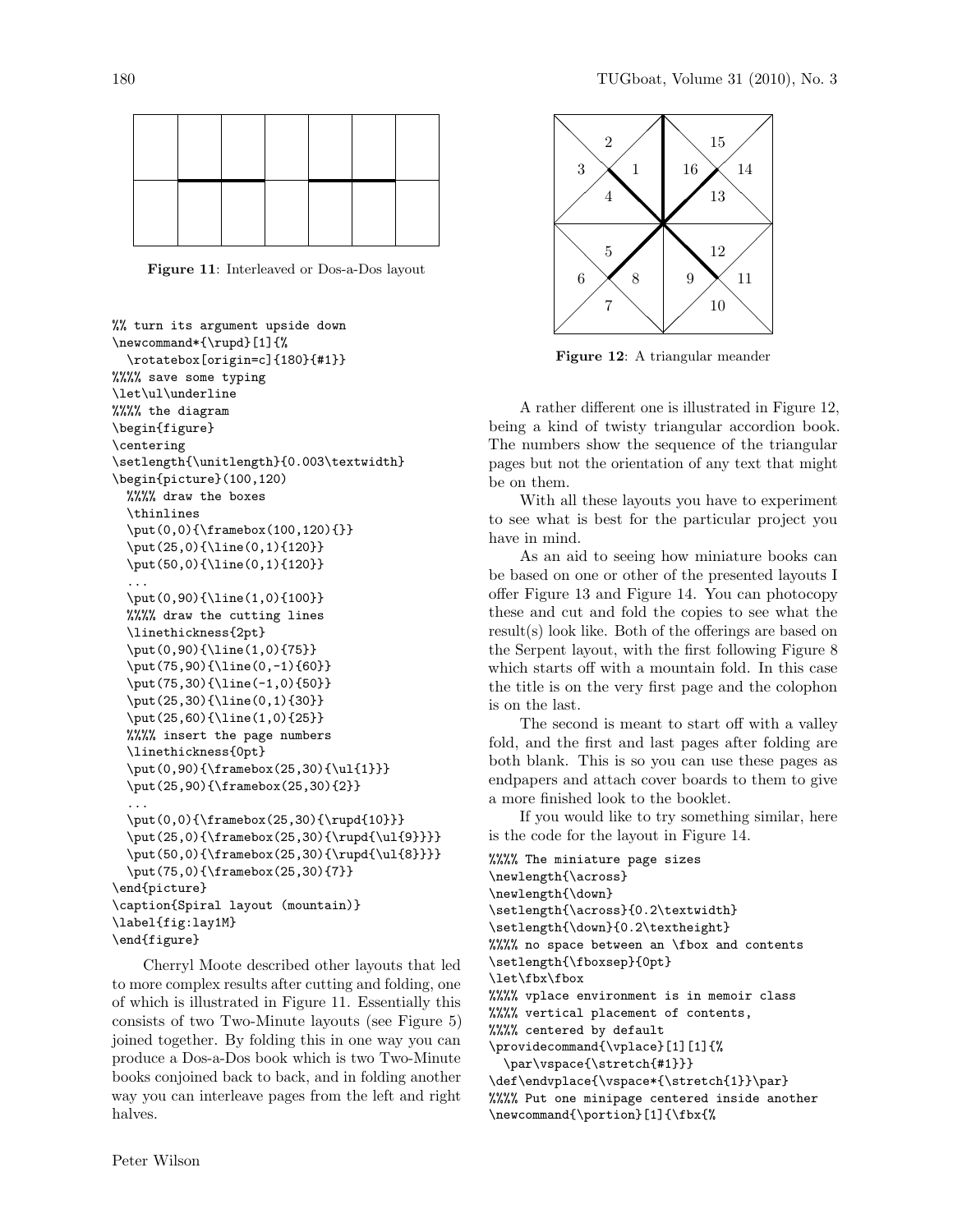| Vitee<br>Summa<br><b>Brevis</b><br>Ernest<br>Dowson |                                          | They are not<br>long,<br>$\,$ 3 $\,$                          | The weeping and<br>the laughter,<br>$\bf{4}$       |
|-----------------------------------------------------|------------------------------------------|---------------------------------------------------------------|----------------------------------------------------|
| We pass the gate.<br>$\bf8$                         | $\cal L$<br>re su mi                     | $\boldsymbol{9}$<br>no bortion<br>$1$ think they have         | Love and desire<br>and hate:<br>$\bf 5$            |
| They are not<br>long,<br>$\boldsymbol{9}$           | the days of wine<br>and roses:<br>$10\,$ | Out of a misty<br>$d$ ream<br>$1\,1$                          | Our path $\,$<br>emerges for a<br>while,<br>$1\,2$ |
| $800\%$<br>$\operatorname{Tser}$ Herries Press      |                                          | $\bar{V}$ I<br>.<br>maenb $\mathbf{s}$ nini<br>W $\mathbf{W}$ | then closes<br>$1\,3$                              |

Figure 13: Layout of a miniature book based on that shown in Figure 8, starting with a mountain fold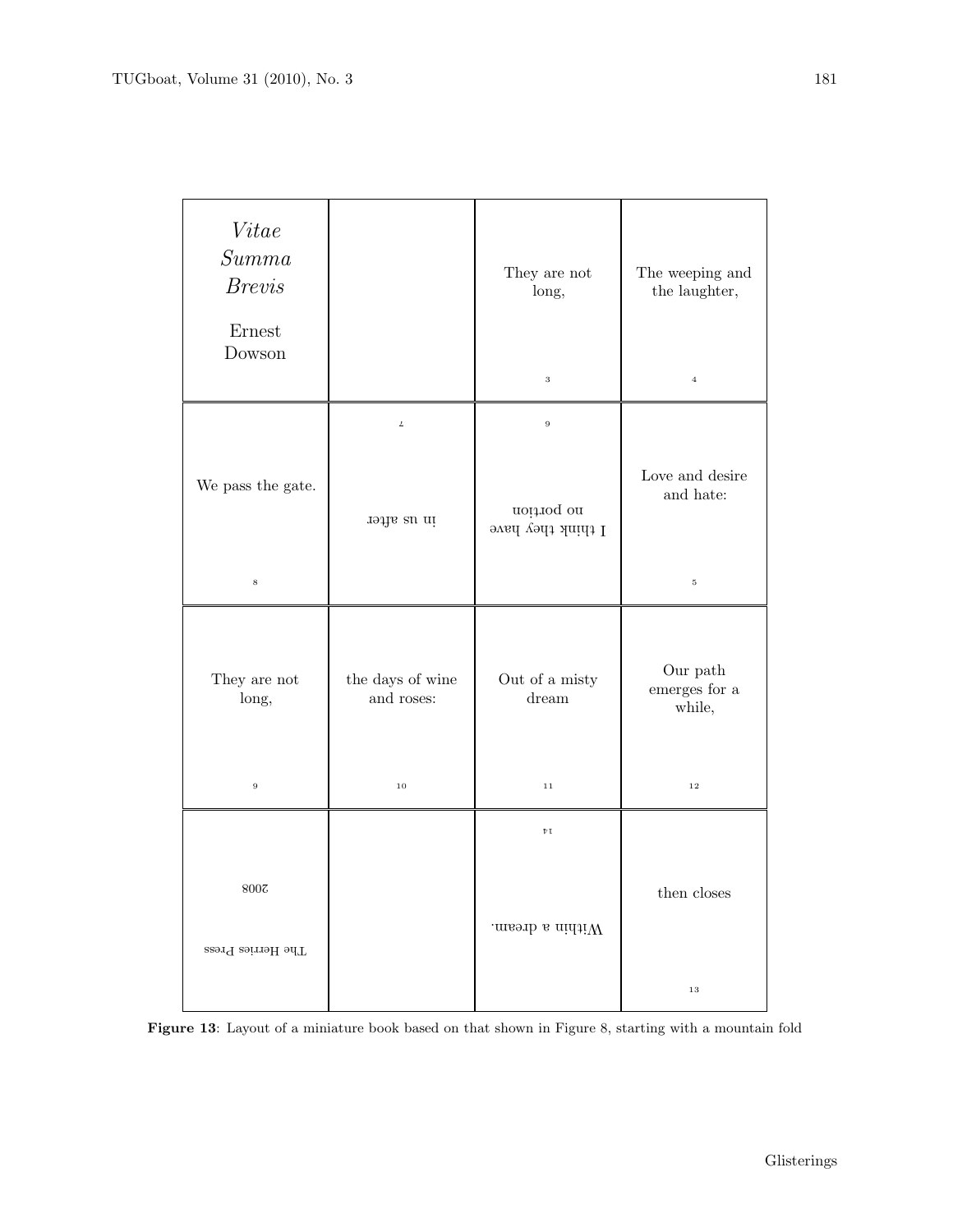|                                           | Vitae<br>Summa<br><b>Brevis</b><br>Ernest<br>Dowson | They are not<br>long,<br>$\,$ 3 $\,$ | The weeping and<br>the laughter,<br>$\bf{4}$           |
|-------------------------------------------|-----------------------------------------------------|--------------------------------------|--------------------------------------------------------|
| $\bf 8$                                   | $\cal L$                                            | $\boldsymbol{9}$                     | Ğ                                                      |
| We pass the gate.                         | request and                                         | no portion<br>I think they have      | snd hate:<br>Love and desire                           |
| They are not<br>long,<br>$\boldsymbol{9}$ | the days of wine<br>and roses:<br>10                | Out of a misty<br>$d$ ream<br>$1\,1$ | $\hbox{Our path}$<br>emerges for a<br>while,<br>$1\,2$ |
|                                           |                                                     | $\bar{\nu}$ I                        | $\Sigma$                                               |
|                                           | $800\%$<br>$\operatorname{The}$ Herries Press       | .<br>masuh a ninii<br>W $\,$         | then closes                                            |

Figure 14: Layout of a miniature book based on that shown in Figure 8, starting with a valley fold